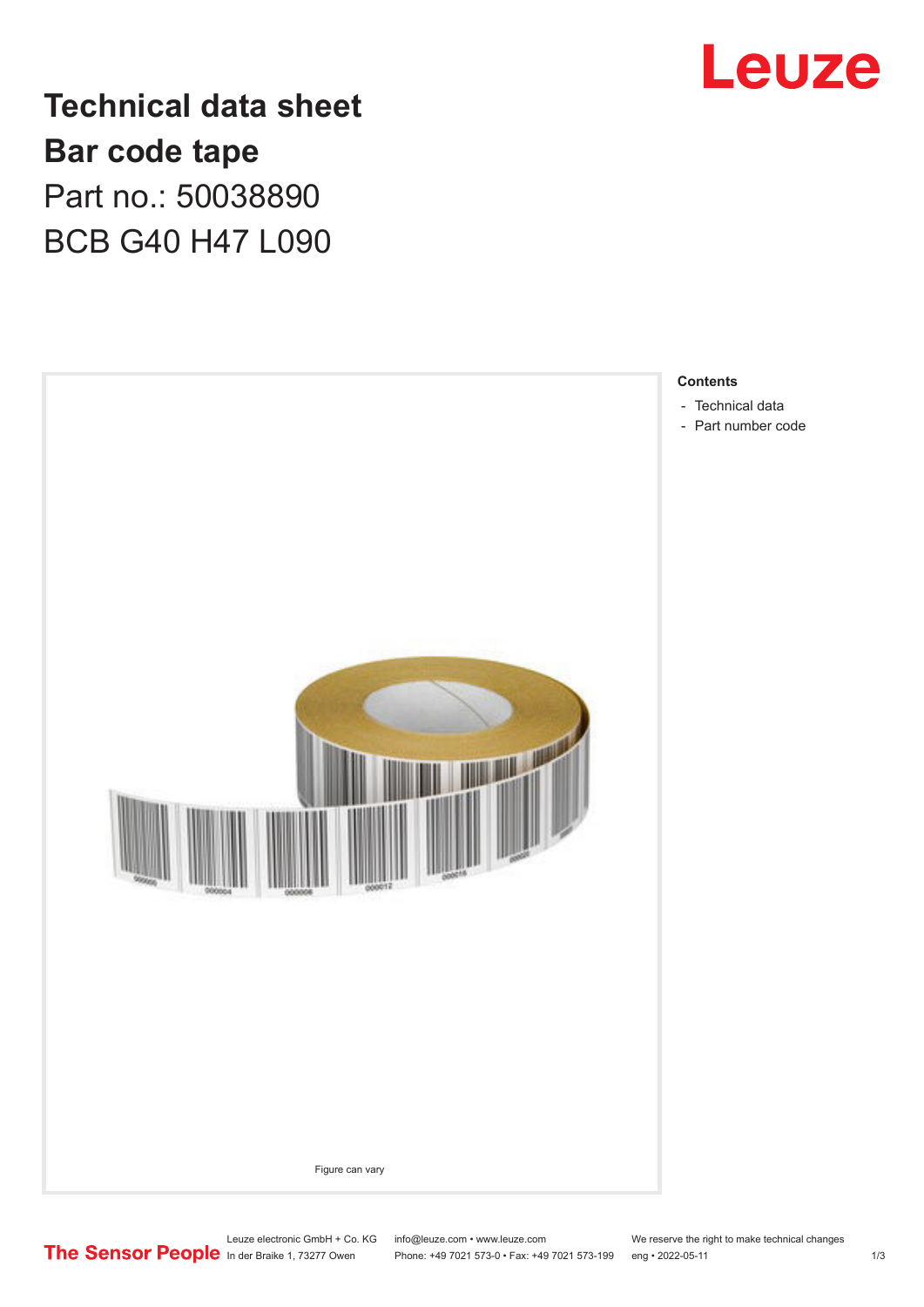**Dimension (H x L)** 47 mm x 90,000 mm

**Mechanical properties** Moisture resistant

Adhesive **Adhesive** Acrylate adhesive **Strength of adhesive** 0.1 mm **Manufacturing process** Filmsetting

**Grid dimension** 40 mm

**Chemical resistance (at 23 °C over 24** 

# <span id="page-1-0"></span>**Technical data**

# Leuze

#### **Basic data**

| Suitable for |
|--------------|
|--------------|

**Mechanical data**

BPS 300i series bar code positioning system

Partly chemical resistant Scratch resistant UV resistant Wipe resistant

Diesel oil Transformer oil White spirit

## **Classification**

| <b>Customs tariff number</b> | 48211010 |
|------------------------------|----------|
| <b>ECLASS 5.1.4</b>          | 27280190 |
| <b>ECLASS 8.0</b>            | 27280190 |
| <b>ECLASS 9.0</b>            | 27280192 |
| ECLASS 10.0                  | 27280192 |
| ECLASS 11.0                  | 27280192 |
| ECLASS 12.0                  | 27280192 |
| <b>ETIM 5.0</b>              | EC002498 |
| <b>ETIM 6.0</b>              | EC003015 |
| <b>ETIM 7.0</b>              | EC003015 |

## **Curing** 72 h

**h)**

#### **Environmental data**

| Ambient temperature, operation          | $-40$ 120 °C               |
|-----------------------------------------|----------------------------|
| <b>Processing temperature</b>           | 045 °C                     |
| Recommended processing tempera-<br>ture | 10 $25 °C$                 |
| <b>Resistance</b>                       | Humidity                   |
|                                         | Salt spray fog (150 h/5 %) |
|                                         | UV light                   |
| <b>Property of base</b>                 | Clean                      |
|                                         | Dry                        |
|                                         | Free of grease             |
|                                         | Smooth                     |

## **Part number code**

#### Part designation: **BCB AAA BBB CCCC DDDD E**

| <b>BCB</b>  | <b>Bar code tape</b>                                                                                                                                                                                                                                                                                              |
|-------------|-------------------------------------------------------------------------------------------------------------------------------------------------------------------------------------------------------------------------------------------------------------------------------------------------------------------|
| <b>BCB</b>  | <b>Series</b><br>BCB: Bar code tape                                                                                                                                                                                                                                                                               |
| <b>AAA</b>  | Grid / grid dimension<br>G30: 30 mm<br>G40: 40 mm                                                                                                                                                                                                                                                                 |
| <b>BBB</b>  | Tape height / special height<br>H25: height 25 mm<br>H47: height 47 mm<br>SH1: special height, individually between 20 - 32 mm<br>SH2: special height, individually between 33 - 47 mm<br>SH3: special height, individually between 48 - 70 mm<br>SH4: special height, individually between 71 - 140 mm           |
| <b>CCCC</b> | Tape length / special length<br>Lxxx: tape length in mm<br>SL: Special length                                                                                                                                                                                                                                     |
| <b>DDDD</b> | <b>Options</b><br>TWIN: two identical printed tapes<br>MVS: Measurement Value Switch (color red)<br>MV0: Measurement Value Zero (color yellow)<br>ML: Marker label<br>RW: Reverse Winding (changed winding direction, the smallest position value is inside on the wrapping core)<br>RK: Repair Kit (repair tape) |